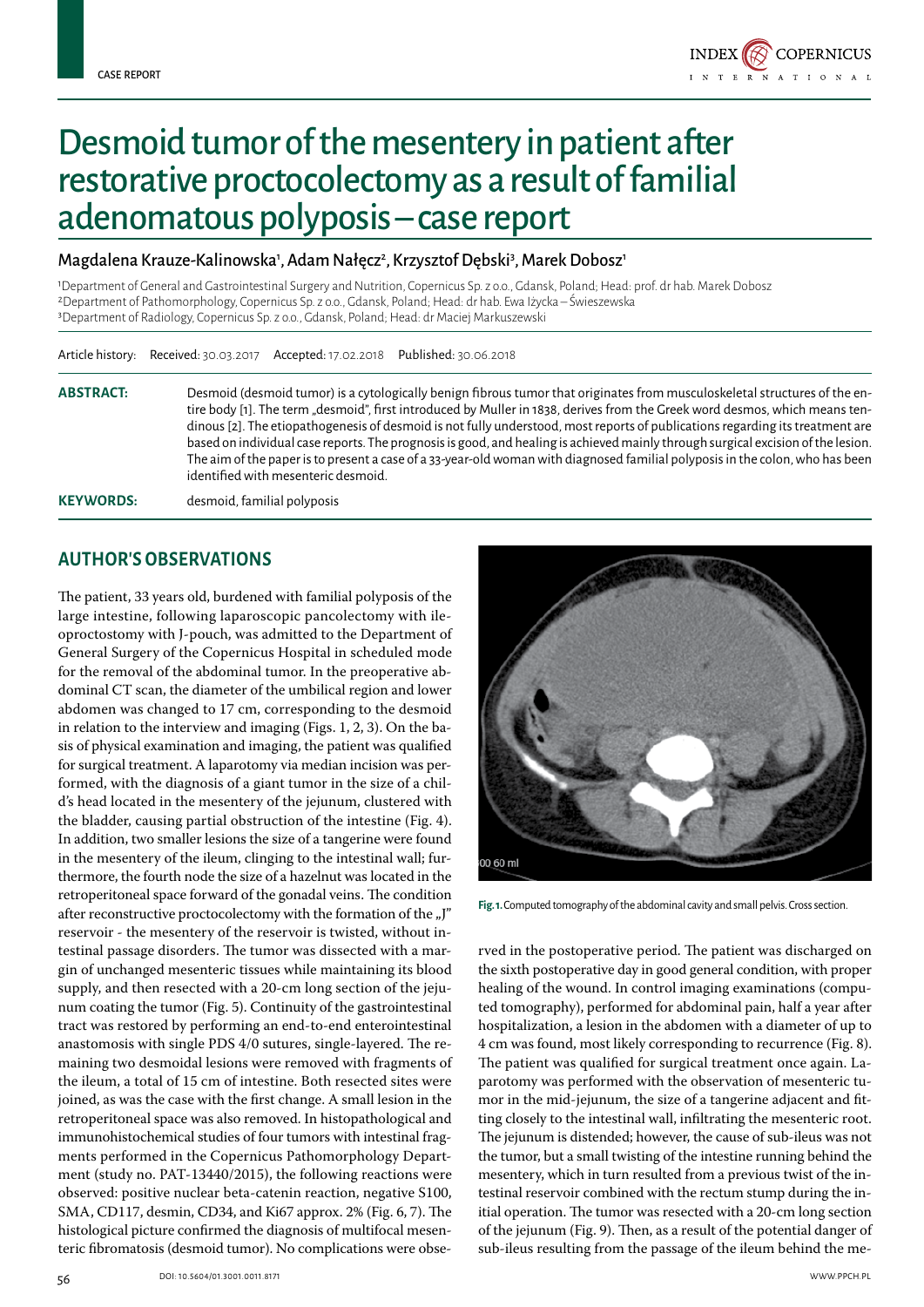

**Fig. 2.** Computed tomography of the abdominal cavity and small pelvis. Longitudinalsagittal section.



**Fig. 4.** Tumor in mesentery of the jejunum. **Fig. 5.** Tumor with jejunum fragment.

sentery and the pressure that it was causing, a side-to-side anastomosis bypassing the ileum was performed. Postoperative period was uncomplicated. The patient was discharged on the 7th day following the procedure in a good general condition.



**Fig. 3.** Computed tomography of the abdominal cavity and small pelvis. Longitudinalfrontal section.



## **Discussion**

Desmoid (desmoid tumor) is a cytologically benign fibrous tumor that originates from musculoskeletal structures of the entire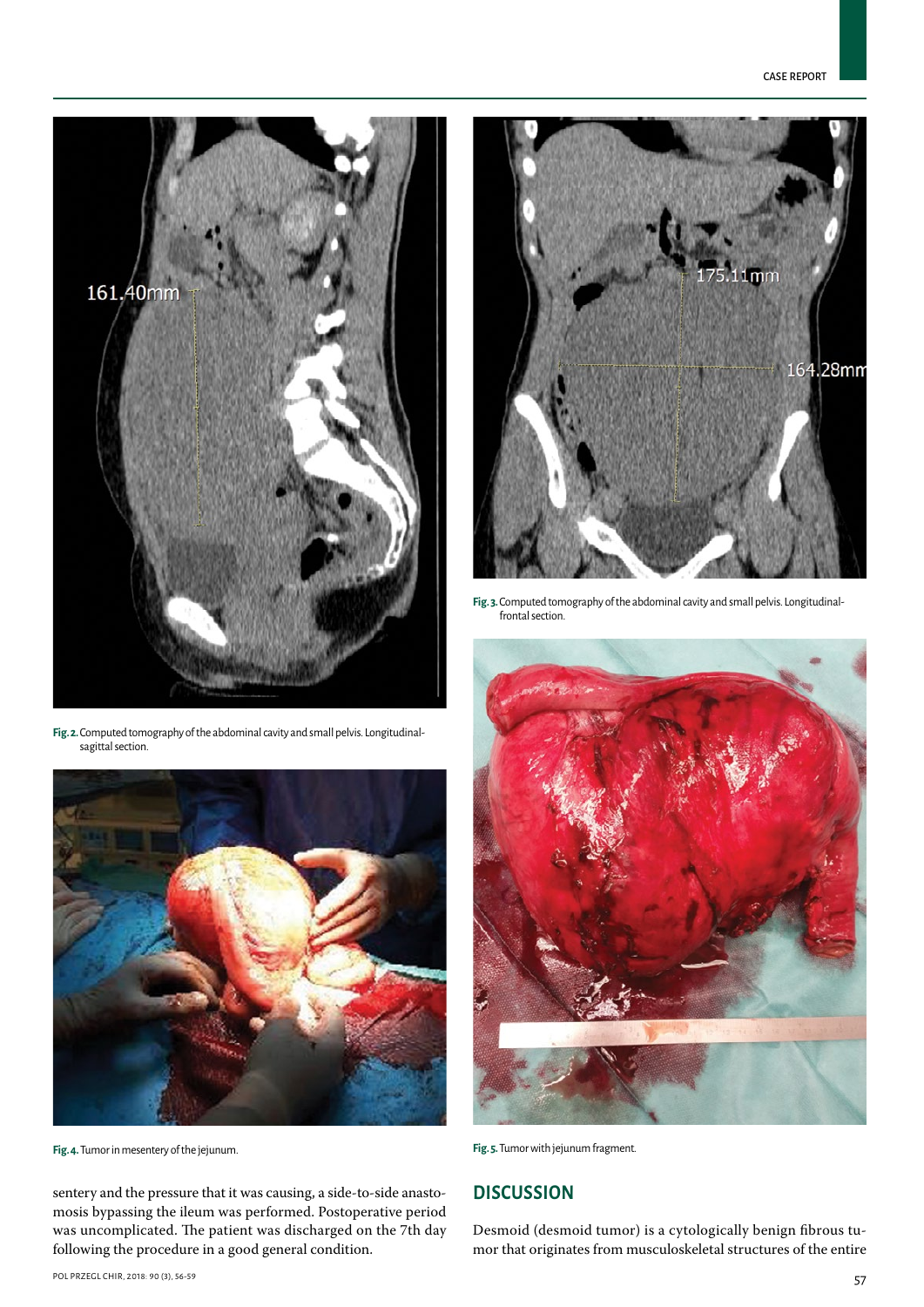

**Fig. 6.** Areas of tumor with spindle cell fibroblast proliferation. **Fig. 7.** Areas of tumor with spindle cell fibroblast proliferation.





**Fig. 8.** Computed tomography of the abdominal cavity and small pelvis. Cross section. **Fig. 9.** Tumor with ileum fragment.

body [1]. Desmoid tumors are usually well-differentiated, do not metastasize, however they tend to infiltrate surrounding tissues. Generally, they constitute 0.03% of all cancers [3]. In the case of patients with familial polyposis, their incidence increases to about 13% [4]. Desmoid tumors, depending on the location, can be divided into lesions located in the abdomen, in the abdominal wall and intraabdominal [5]. In patients without familial polyposis, lesions are usually located to the outside of the abdomen, whereas in patients burdened with familial adenomatous polyposis, desmoids are in most cases localized intra-abdominally; they infiltrate the mesentery of the small intestine and occur after at least one surgical operation [6]. Desmoids usually affect young people. In his study of 1999, Church showed an average age of patients amounting to 31 [7]. Fibrous tumor is less common in men with FAP (8%) than in women (13%) [4]. Preoperative diagnostic imaging (computed tomography), presenting the presence of an oval lesion in the abdominal cavity, is not sufficient for an appropriate diagnosis. Due to the history of coexistence of familial polyposis, it can only suggest a fibrous tumor. Clinical diagnosis is based on histopathological and immunohistochemical studies. Macroscopically, desmoid has the form of a cohesive, well-organized tumor with a shiny, whitish, trabecular surface on cross-sections. The microscopic image shows spindle-cellular fibroblast proliferation, without necrotic foci, with moderate cytological atypia, with no presence of abnormal figures of the mitotic division (Fig. 4). The immunohistochemical profile of the lesion includes a positive nuclear reaction to beta-catenin, a negative reaction to the presence of S100 protein, SMA, CD117, desmin, CD34. In differential microscopic diagnosis, the following should be considered: nodular fasciitis, low-grade fibromyxoid sarcoma and fibrosarcoma [8]. Fi-



brous tumors do not form distant metastases, and the treatment standard is surgical removal with wide margins [9]. However, such treatment does not guarantee full recovery, desmoids have a high tendency to create local recurrences, which is confirmed by this case. There are several publications in the literature describing both neoadjuvant and adjuvanted desmoidal tumors. In 2007, Lev et al. presented in their work that a neoadjuvant approach, consisting of radiotherapy and systemic treatment, may be associated with improved results of patients with desmoid [10]. In 2010, De Camargo, comparing clinical effects of different regimens of fibrous tumors, presented superiority of the use of antiestrogens and patterns containing anthracycline over other chemotherapeutics [11]. Recent reports highlight the role of NSAIDs, including sulindac, in the treatment of desmoids. In 2016, Quast et al. described long-term results of treatment of fibrous tumors with sulindac and high doses of selective estrogen receptor modulators. During the conduct of a single-center study of 134 patients, they proved the therapy not only to be effective, but also showed that it is safe in the majority of patients, both those suffering from sporadic desmoid and desmoid occurring with familial polyps colitis [12]. At the same time, in 2016, Saito et al. conducted a multicenter retrospective cohort study in which they assessed the risk factors for the development of desmoid following proctocolectomy due to FAP in patients of the Japanese population. In their study, they showed that the female gender and the surgical procedure itself are independent risk factors [13]. In April 2017, Trufero et al. summarized all previous publications on available treatments of desmoids [14]. In spite of attempts to include more and more new methods, there are still no clear standards for the treatment of patients with desmoid tumors.